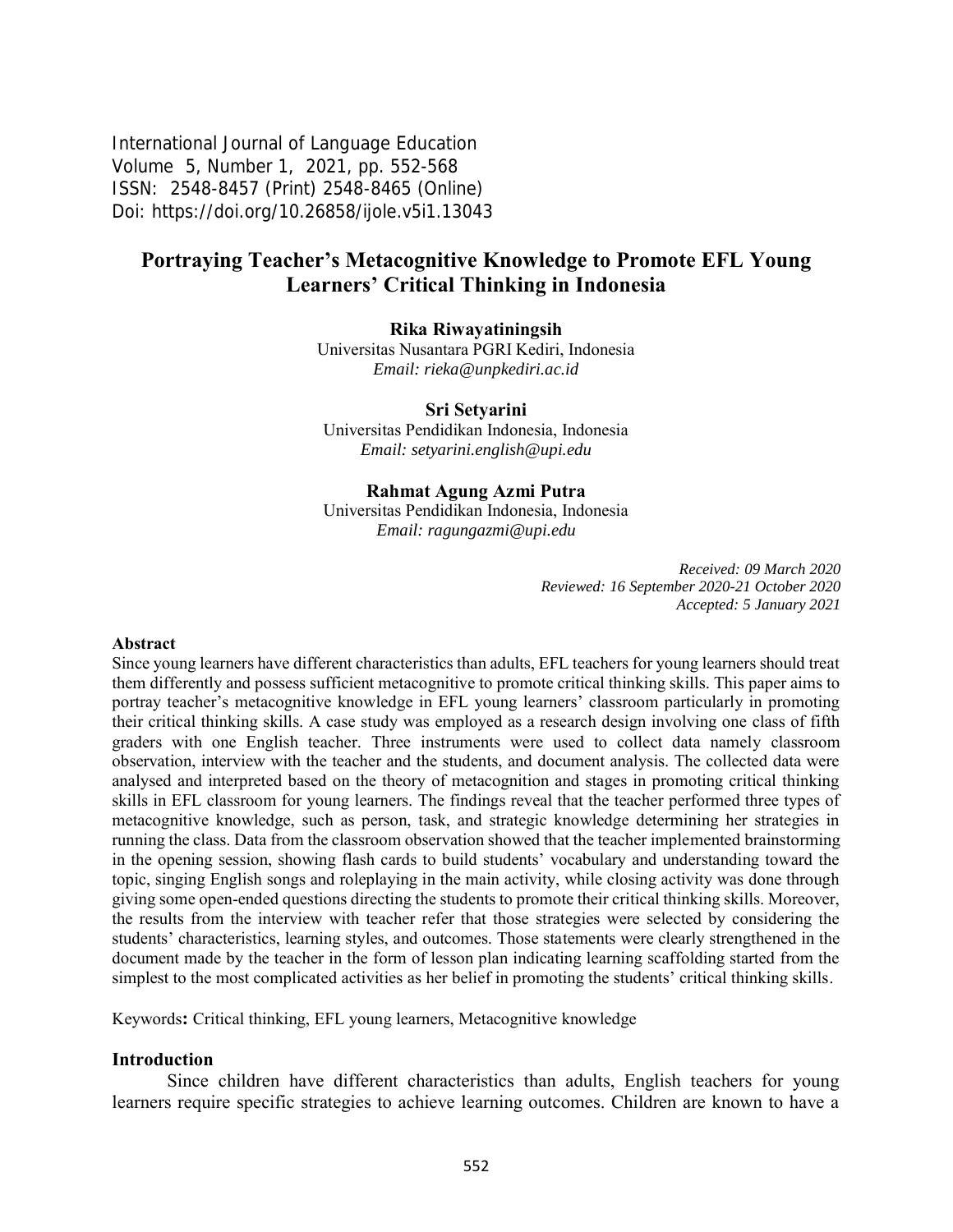limited attention span where they cannot maintain their focus in monotonous learning activities (Frey, Fisher, & Smith, 2019). As a consequence, English as a foreign language (EFL) young learners' classroom should not only focus on teaching language materials but also improve learning strategies through students' engagement in promoting their critical thinking and problemsolving skills (Yen & Halili , 2015).

In line with this, critical thinking as one of  $21<sup>st</sup>$  century learning objectives needs to be considered in the academic life of the students (Saleh, 2019). So far, critical thinking has been incorporated into many schools around the world, but its concept and components are not clearly defined as its popularity (Paul & Elder, 2020). It is further elaborated by Cottrell (2017) who describes critical thinking as a complicated process of careful consideration requiring a wide range of skills and attitudes. To think critically, a person cannot achieve that immediately, instead, it requires complex cognitive process associated with prior knowledge and experience.

Moreover, some scholars of language learning have agreed upon the successful students and put their attention on some strategies used in different problems in EFL teaching practices (Tsang, 2017). The results of his studies showed that successful second language students and teachers may employ innovative strategies for different tasks and select them based on their specifications. They also believed that good language learners use some effective techniques to perform their learning tasks in a specific situation (Montaño, 2017).

To provide students with effective techniques in achieving learning goals, English teachers are encouraged to employ metacognitive knowledge in planning, developing, and evaluating the instructional process. Such a knowledge is known as thinking about thinking which helps a person understand and control his or her own cognitive performance (Jaleel & Premachandran, 2016). It also plays a more significant role than other strategies because when an individual understands how to regulate learning through the use of strategies, language acquisition should proceed at a faster rate (Teng, 2019). According to Yang, Potts and Shanks (2017), an individual with metacognition comprehensively knows very well what a task entails, organise strategies that best meet both the task demands, evaluate their strengths and weaknesses, solve complex problems, and make a good decision.

In addition, the concept of metacognition has been perceived variously, including selfmanagement, meta-learning, and meta-components. Metacognition was firstly proposed by Flavell (1976) referring to information obtained from cognitive processes or anything relevant to them (Çakıcı, 2018). Metacognitive knowledge, in particular, entails thinking levels that allow an individual to take care of their cognitive process. It serves as a behavioural characteristic that allows both teachers and students to achieve their goals

The idea of metacognition has been perceived variously, including self-management, metamentation, meta-learning, and meta-components. It was firstly suggested by Flavell (1976) referring to information obtained from cognitive processes or anything relevant to them (Georghiades, 2004). Metacognitive knowledge, in particular, entails thinking levels that allow an individual to take care of their cognitive process. It serves as a behavioural characteristic that allows both teachers and students to achieve their goals (Bulut, 2018)

Metacognitive knowledge encompasses three areas of information, namely an individual, learning task, and process of learning. These attributes were then known as a person knowledge, task knowledge, and strategic knowledge (Kim & Stormont, 2020). Metacognitive knowledge frequently applies to higher-order thinking skills theory which involves active control of cognitive processing mechanisms (Kozikoglu, 2019). It also involves a variety of self-awareness mechanisms that enable learners to prepare, monitor, orchestrate, and manage their learning. By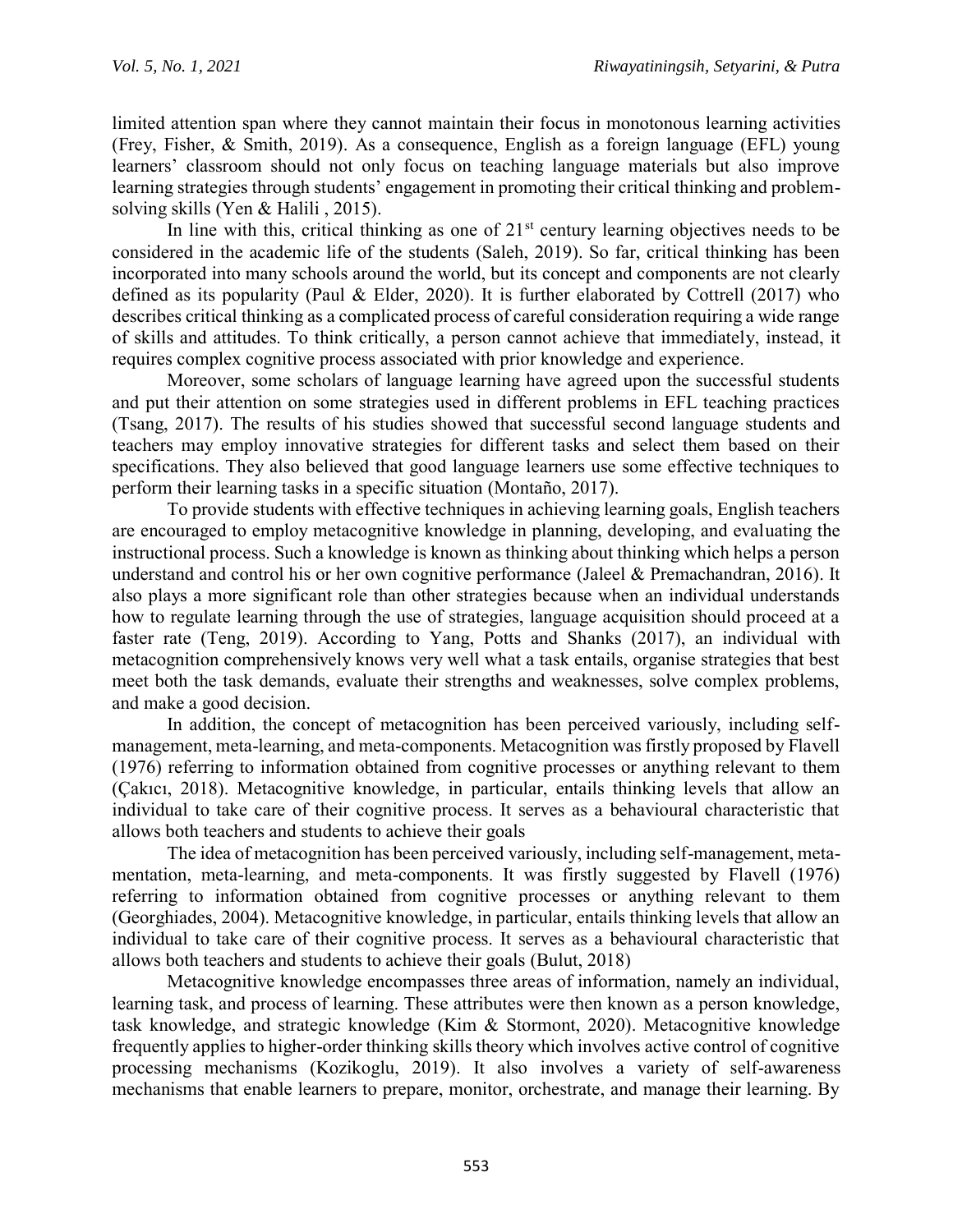using this knowledge, students are not only conscious of their knowledge and thinking but also in control of both of them (Mata, Ferreira, & Sherman, 2013).

There have been many studies investigating the importance of metacognitive knowledge in various subject learning, but few have concerned on second language learning. Therefore, this study attempts to portray teachers' metacognitive knowledge in teaching English for young learners to promote students' critical thinking skills. It aims to provide information about how metacognitive knowledge can affect the teacher to select learning strategies based on students' background and needs.

#### **Literature review**

Metacognitive knowledge: general concepts

Metacognition is a vague concept found in different definitions and many studies have been conducted from different angles. The origin of the present metacognition studies was derived from the cognitive psychology, cognitive developmental psychology, and social developmental psychology (Norman, Pfuhl, & Sæle, 2019). It started with the validity of the assumptions made by adults about memory that show true predictors of actions (Koc & Kuvac, 2016). On the other side, Hatice and Akdag (2017) claimed that Piaget (1950) as the founding father of cognitive development and learning discussed knowing the understanding and learning of thought in the early years of cognitive development and epistemology of personal information. This is in line with the statement of Vygotsky (1962) who mentioned that consciousness and conscious control were basic contributors during school years (Hatice & Akdag, 2017).

Over the last 30 years, metacognition has become one of the major areas in cognitive developmental science. The term metacognition was initially denoted as knowledge and regulation of an individual's cognitive activities in learning process (Flavell, 1979 in Veenman *et al.* 2006).

This inclusive definition of the prevalence of metacognitive term has unravelled. It covers several categories depending on certain contexts to which these categories may act upon one's life, such as metacognitive beliefs, metacognitive awareness, metacognitive experiences, metacognitive knowledge, etc. Many related topics about metacognition which have been emerged, there is still a lack of coherence in the field of metacognition. Some terms refer to more general knowledge and skills in metacognition, while some others focus more specific on knowledge for certain age groups or types of tasks. Further, Veenman *et al* (2006) stated that some metacognition aspects connect both cognitive and metacognitive processes (learning strategies and heuristic strategies), whereas some others are solely metacognitive in nature.

The most common distinction in metacognition emanates metacognitive knowledge from skills. The former researchers argue that a person's declarative knowledge explains the interactions between the characteristics of a person, a task, and a strategy (Flavell, 1979 in Veenman *et al.*, 2006), while the new researchers believe that a person's procedural knowledge describes the regulation of one problem-solving and learning activities (Brown & DeLoacher, 1978 in Veenman *et al*.,2016). In practice, metacognitive knowledge about learning process may be correct or incorrect and it is resilient to change. Metacognitive skills, however, have a feedback mechanism built-in (Veenman *et al*., 2006).

Some studies have established more specific components of metacognition, but they seem to struggle with the existence of these components. Metamemory is often analyzed from the point of view of declarative information, whereas measurement mechanisms are heavily involved in producing this awareness. Feeling of Knowing and Judgment of Learning have been studied as metacognitive mechanisms (regulated by metacognitive experiences or rather as a product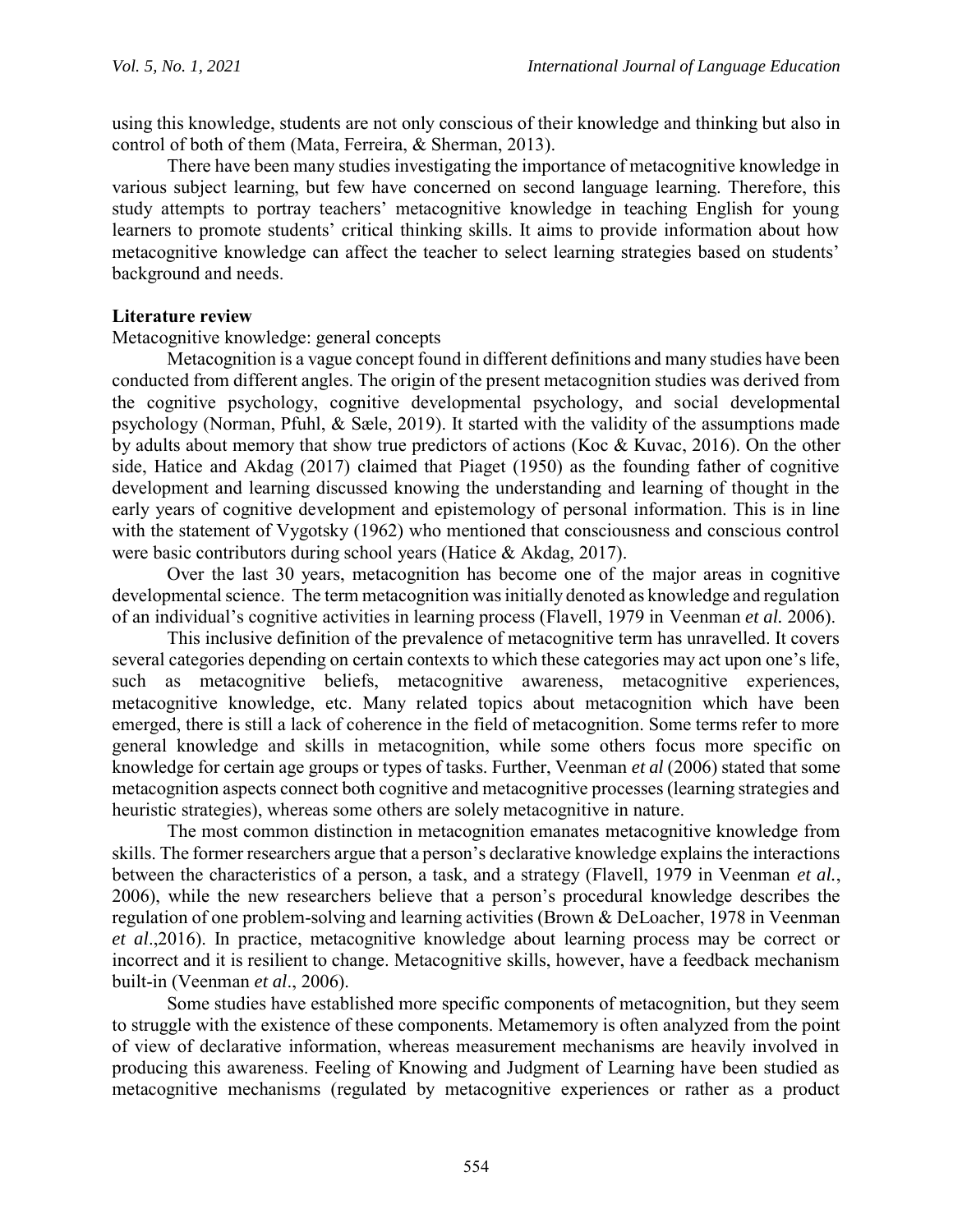measures). Conditional knowledge describes about what to do and when to do the tasks which require thinking about real-life contexts (Veenman et al.,2006).

Metacognition: development and practices

Since metacognitive studies have highlighted to theoretical aspects, recently it varies to educational application. As a result, many scholars provided the educational relevance of metacognition theory to teachers and students, shift their attention from the theoretical to the practical (Louca, 2003). In addition, Borkowski and Muthukishna (1992) in (Louca, 2003) mentioned that metacognitive theory offers a considerable potential to assist teachers in their effort to build classroom environments focusing on strategic learning which is flexible and creative. Students may improve their learning through being aware of their own thinking after they read, write, and solve instructional issues (Paris & Winograd, 1990 in Louca, 2003). From teacher's side, English teacher can promote their awareness directly by informing students about effective problem-solving strategies and discussing cognitive and motivational characteristics of thinking.

Consequently, teachers may employ a variety of strategies to enhance metacognition depends on grade level and subject areas. The implementation of metacognition works well since teachers encourage and think aloud to their students, discuss the process, and generate questions in learning.

In order to promote students' metacognitive development, teachers should also provide them with opportunities fostering metacognitive experiences which in turn will provide input to permanent metacognitive knowledge (Louca, 2013).

#### Metacognitive knowledge in language learning

Some studies investigated the role of metacognitive awareness as learning outcomes and achievements in different school subjects. There is an extensive evidence telling that learning metacognition directly affects the process and the outcome of learning (Rahimi & Katal, 2012). Metacognitive knowledge can improve students' performance because it helps them achieve the intended learning objectives. Flavell (1979) in Rahimi and Katal (2012) argues that metacognition has a positive effect on learning in general since it leads students to select, evaluate, revise, and abandon cognitive tasks, goals, and strategies in the light of their relationships with one another and their own abilities and interests with respect to that enterprise.

In term of language teaching, the role of metacognitive knowledge determines the effectiveness of individual attempts to learn another language. As stated by Flavell (1979) in Rahimi and Katal (2012), the effective role of metacognitive knowledge in different learning activities was indicated by the clear language use, such as oral communication of information, oral persuasion, language acquisition and other forms of self-instruction. A study conducted by (Zhang and Goh (2006) underlined metacognitive knowledge and foreign language learning, specifically in learning strategies related to mutual influence in the field of second-language learning. It was found that metacognitive knowledge should be integrated into English classroom to make learning more efficient (Zhang & Goh, 2006).

Regarding this, researchers have attempted to specify the characteristics of good language learners and the type of strategies they use in a specific language task (Abbasian & Shad, 2015). They underlined that explicit metacognitive knowledge of task characteristics and the implementation of suitable strategies for the solution of tasks is a key determinant of effective language learning. It is due to the fact that metacognitive approaches allow learners to play an active role in the learning process, control, and direct their own learning, and ultimately find the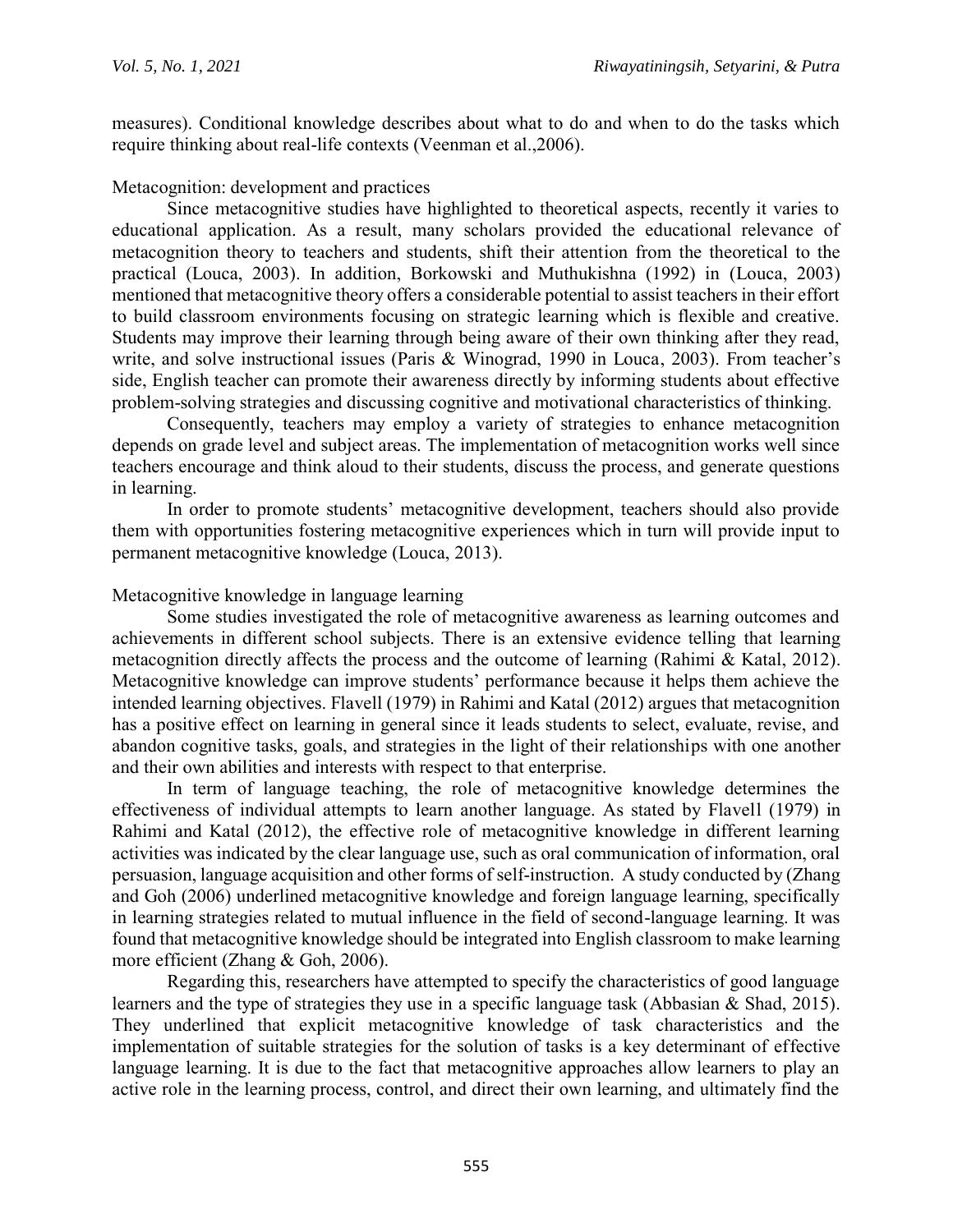best ways to practice and improve what they have learned (Shehzad & Rawian, 2018). Metacognitive also brings them in a privileged position to process and store new information and leads to better test performance, learning outcomes and better achievements (Ordin, Polyanskaya, & Soto , 2020).

In addition, metacognitive knowledge embodies the approach of expert learners to learn and enhances learning outcomes since students are able to recall information, comprehends written texts, and completes new types of learning tasks. Consequently, metacognitive knowledge improves the progress rate in learning and the quality of learners' cognitive engagement (Rahimi & Katal, 2012). Some other studies apprehend on students' proficiency and successful in reading, writing, speaking, and listening related to the type of strategies they use and the conditions in implementing those strategies. The findings of these studies highlighted that proficient language learners take conscious steps to understand what they are doing by using a wider range of strategies than less proficient learners do (Mata, Ferreira, & Sherman, 2013). These findings indicated that higher degrees of metacognitive knowledge help learners to be better at processing and storing new information. Furthermore, it was also found that metacognitive knowledge contributed to find best ways to practice and reinforce what they have learned since it plays an important role in enhancing thinking and comprehension (Mata, Ferreira, & Sherman, 2013).

Teaching English to young learners in EFL context

Teaching English to Young Learners (TEYL) demands EFL teachers to recognize children's characteristics developing in social contexts to work effectively in primary classrooms (Darling-Hammond & Bransford, 2007; McKay, 2012). Teachers' understanding toward the characteristics of children play an important role to select appropriate teaching strategies, design syllabuses and language activities, and formulate assessment methods (Halliwel, 1992 in Copland, Garton & Burns, 2014). Young learners bring to the classroom "their special characteristics, preferences, and desires. In this case, teachers as the primary source of regulation should thoroughly analyse these characteristics to provide pedagogical implications (McKay, 2012). In detail, students of lower grades (year 1, 2, and 3) are at the pre-operational stage (Piaget, 1983 in Copland, Garton & Burns, 2014) in which their attention is very short, ranging from 10 to 15 minutes (McKay, 2012). They learn from direct experience in building an understanding of cause and effect and tend to think in concrete terms. Consequently, they are unable to engage in operational thinking (McKay, 2012). They are also more involved in the process rather than focus on the results of the learning (Brumfit, Pincas & Broughton, 2003).

Children of grades 4, 5, and 6 enter the concrete operational stage that their experience of the world is expanding and their ability to think is increasing as well as their ability to reason systematically and logically enhances (Karea, 2016). They are able to interpret the same thing in different point of views since they are viewing from direct experiences in different contexts (Slavin, 2011). The socio-emotional features of primary school children are essential to determine effective teaching of the EFL. As a result, EFL teachers should provide a learning environment that is psychologically safe and relaxed, free from anxiety but enable students to take risk in their learning (Karea, 2016). EFL teachers need to have a range of language experiences and delivery styles. It purposes to develope interesting and challenging language assignments, such as imagination materials and learners' participation (Anderson, 2012).

Another key feature of children is they possess various interests in learning. These interests influence their focus, dedication to learning and accomplishment (Halliwell, 1992 in Karea, 2016). Children come to school with an integrated set of interests. It should be recognized in the process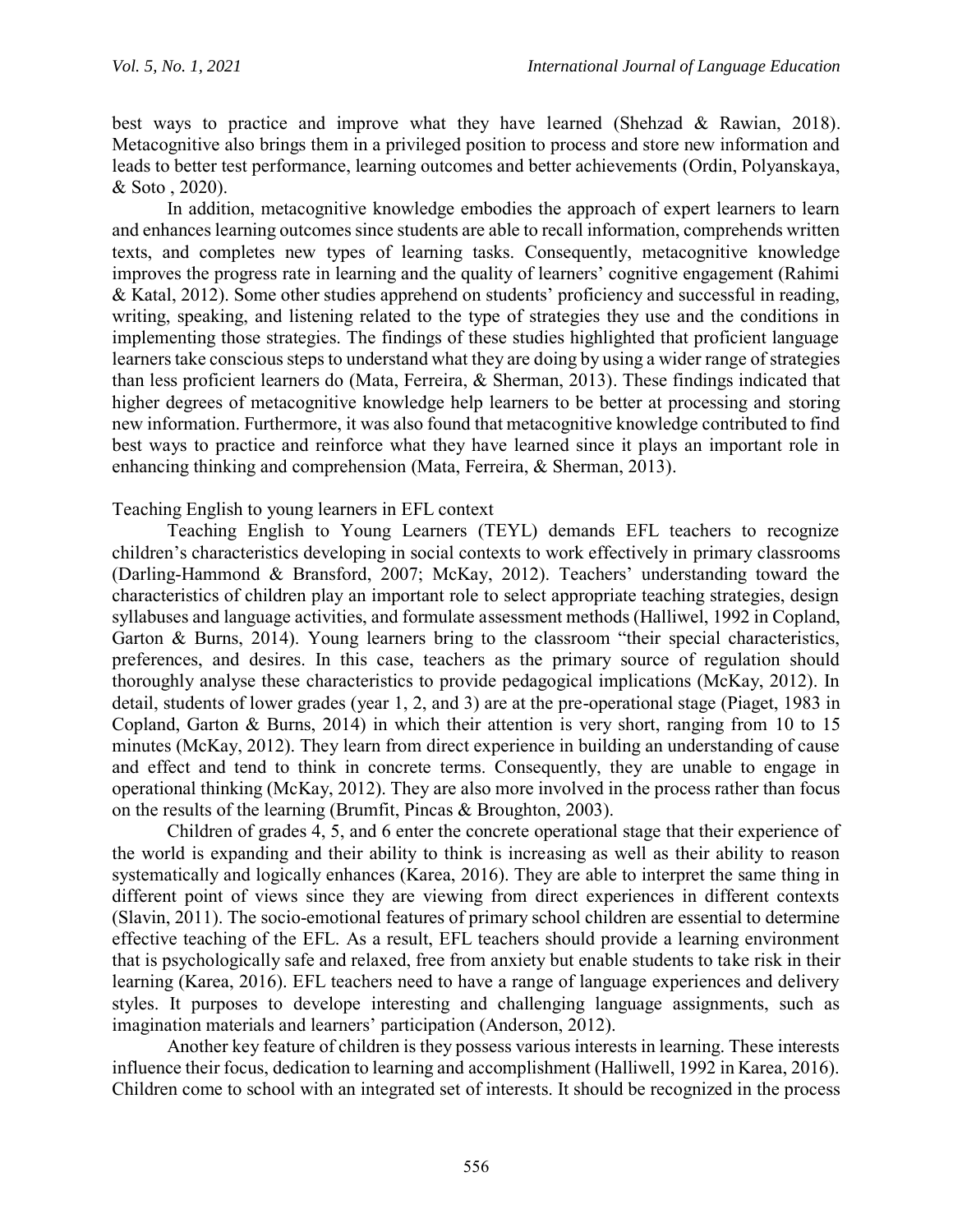of curriculum design, material development and the selection of teaching strategies (Halliwel, 1992 in Karea, 2016). Lower grade children learn second language through listening and practicing in a manner similar to their acquisition of their first language (Kersten & Rohde, 2013). They learn language by playing in contexts to unconsciously absorb new language vocabulary (Browne & Keeley, 2007).

### Critical thinking in language learning

Critical thinking as one of the important  $21<sup>st</sup>$  century skills is very suggested to be promoted to the students in the academic realm. It increases overall information acquisition and trains students to be more aware to the information they receive (Barnett & Francis, 2012; Tsankov, 2017). These skills also provide students with an opportunity to examine information applicable to certain subjects, including English, history, and biology (Barnett & Francis, 2012). In practice, the concept of critical thinking has been widely spread to different levels of education aiming at reinforcing development of cognitive skills and curriculum. Halpern (1999) in Alnofaie (2013) identified three components of critical thinking in education, as follows:

Critical thinking refers to the use of cognitive skills or strategies that increase the probability of an intended outcome. It is purposeful, reasoned, and goal-directed and involves solving problem activities, inferences formulation strategies, and making-decision behaviours. When students think critically, they are evaluating and adjudicating the results of their thinking process (to what extent their decision is and how well a problem is solved).

The definition above implies that critical thinking requires cognitive skills and dispositions as the two major components. The ultimate goal of employing these skills is transforming students' past learning experiences into the new applicable knowledge in different context (Rezaei & Derakhshan & Bagherkazemi, 2011).

In line with this, the implementation of critical thinking skills in foreign language teaching is a new area of study. Critical thinking pedagogies are proposed under the theory of critical language awareness claiming that the role of the learners' cognitive and metacognitive domains in developing his awareness of the new language and the world around him (Fairclough, 1999 in Alnofaie, 2013). By encouraging students to think critically enables them to communicate in the new language and produce different types of spoken and written language as well as demonstrate creativity in using the foreign language they learn. It is also found that critical thinking skills may facilitate students to draw inferences from the new language items and reflecting on the connections between languages (Bagheri, 2015).

The implementation of critical thinking skills in the classroom can be done by English teachers by following the theoretical framework proposed by Kern, Saraiva & Dos Santos Pacheco (2003). It covers four major stages, namely *situated practice, overt instruction, critical framing,*  and *transformed practice.* Situated practice as the first component emphasize the immersion of students in language use. It involves students' lives and experiences, their thoughts, opinions and expectations (Kern, Saraiva & Dos Santos Pacheco, 2003). Overt instruction requires systematic, analytic and conscious understanding of the text. Some elements contribute to meaning will be identified, communicated thoroughly, and studied. Through this process, overt instruction promotes elements of conscious analysis which offers students to discuss about the meaningmaking process (Kern, Saraiva & Dos Santos Pacheco, 2003). Critical framing as the third component presents the reflective dimension of literacy instruction. It triggers students to connect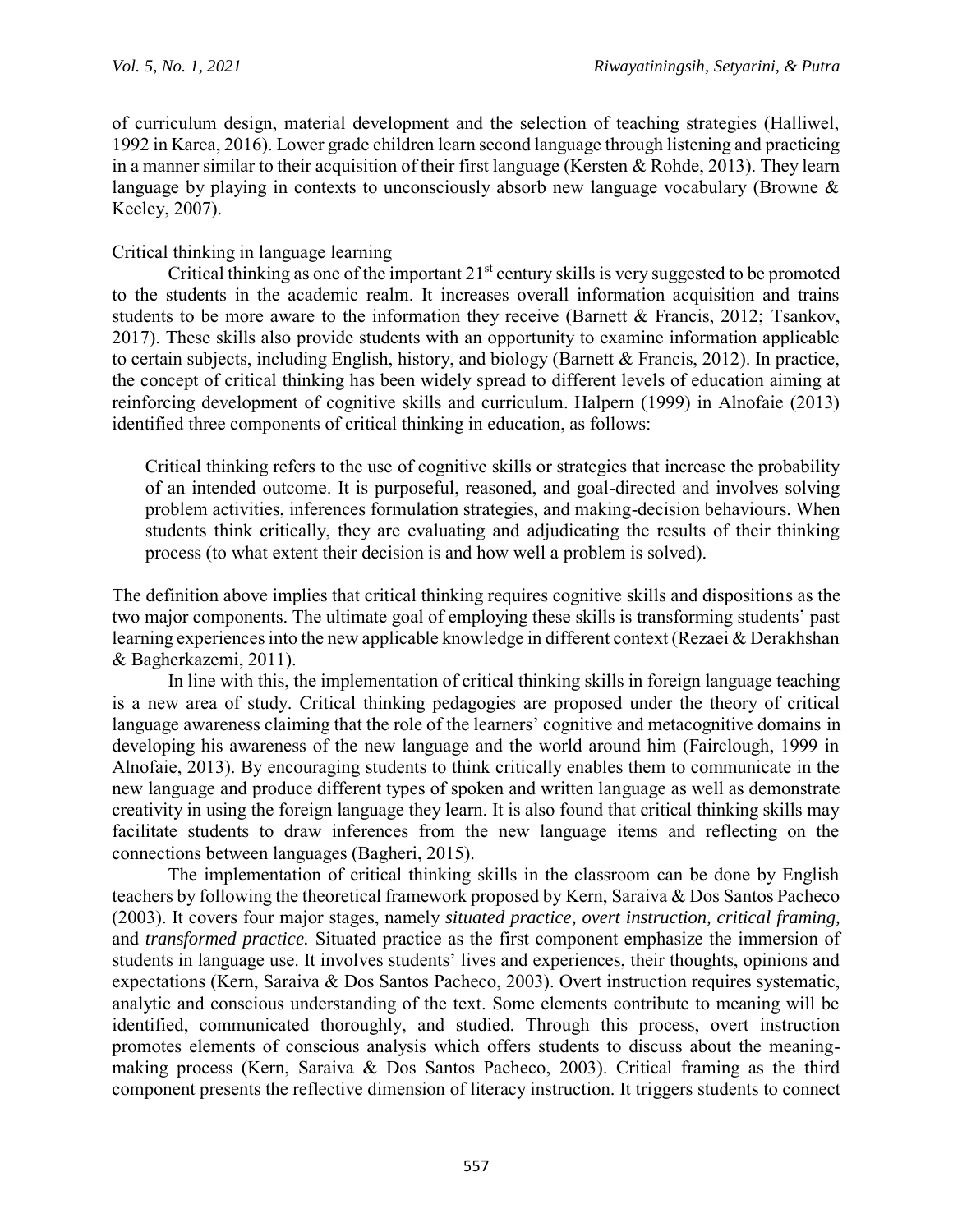the different elements of the linguistic system, communicative context, and socio-cultural context. Lastly, transformed practice comprises transformation and transduction. According to Kern, Saraiva & Dos Santos Pacheco (2003), the former concept refers to reshaping text within a single mode, while the latter deals with changing the form of representation from one mode to another. The following diagram presents the framework of teaching critical thinking skills in EFL classroom:



Figure 1 The Framework of Teaching Critical Thinking Skills in EFL Classroom (Kern, Saraiva & Dos Santos Pacheco, 2003)

Teaching critical thinking skills in the classroom also offers immense value for students as they are not only able to interpret and understand different viewpoints in the context of EFL classroom, but also create their own reflective learning styles. The integration of critical thinking skills and EFL learning model enhance the ability to construct and justify one's response and reassess critically their expectations as to the meaning of the text (Alvarez, Calvete & Sarasa, 2012). A pedagogical model may include observation, description, interpretation, and production paves the way for future research on the possibility of integrating creative learning in the EFL classroom (Aliakbari & Faraji, 2011).

## **Methodology**

#### Research design

This study is a qualitative study with a case study as a research design due to several reasons. First, case study seeks to provide a holistic description of complex phenomena (Hancock & Algozzine, 2017), as this study aims to analyse, describe, and interpret data in the form of English teacher's metacognitive knowledge to promote students' critical thinking skills. The main objective of such inquiry-based study is investigating inadequately presented phenomenon that cannot be quantified since it needs a direct description from the experienced respondent of such phenomenon. Therefore, in this context, the data were collected from an English teacher as respondent who has direct experience in teaching English to young learners.

Second, this qualitative study deployed the researchers as the main instrument of the study by collecting the data themselves through observing, interviewing, and analysing related documents. Moreover, since this study analyse how the teacher used her metacognitive knowledge in teaching English to young learners to promote students' critical thinking skills, then this study could be considered as a case study design (Cresswell, 2013). A case study would be done to get an in-depth exploration about how teacher's metacognitive knowledge might be beneficial to promote students' critical thinking skills. This study also limited the case to specific participants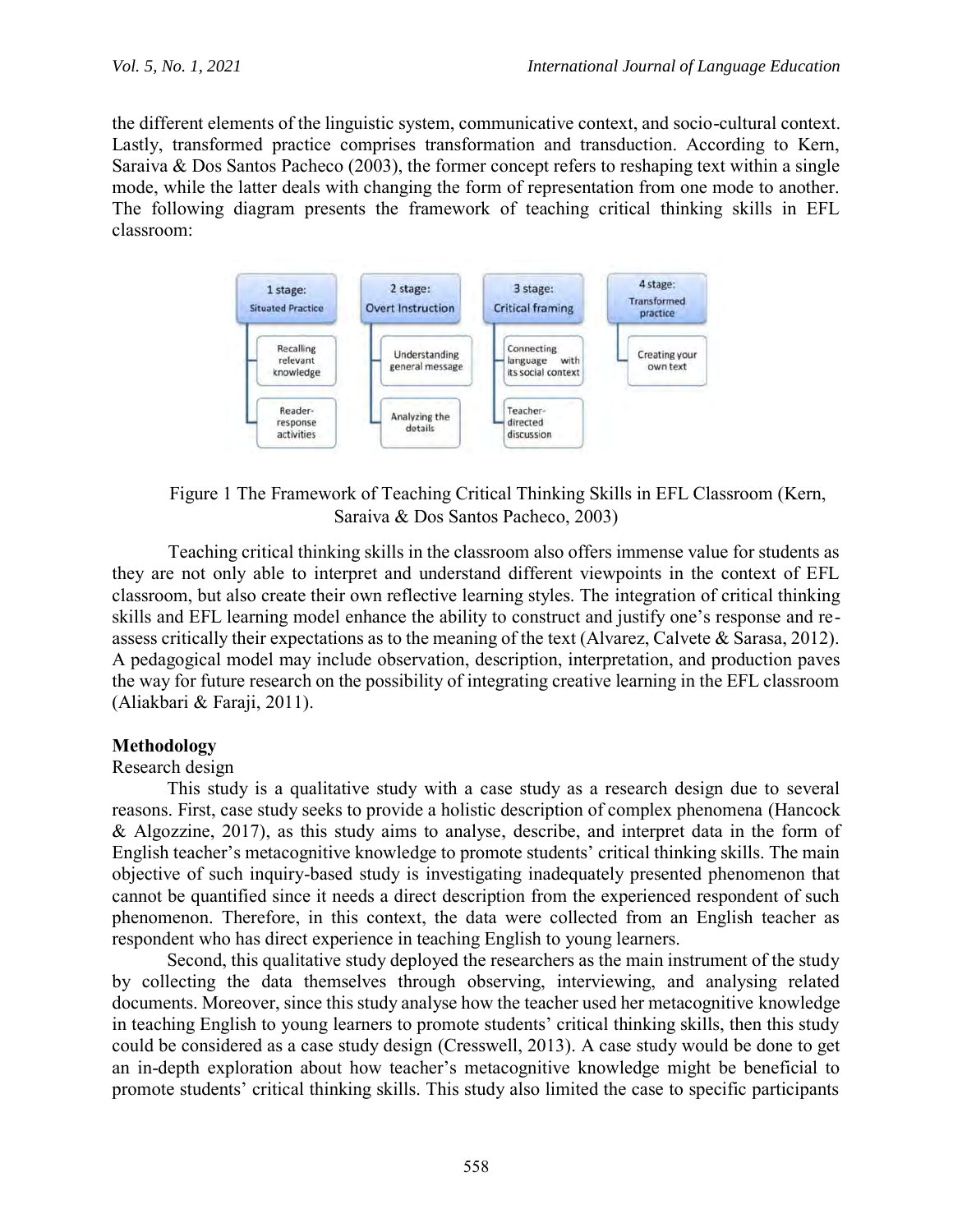in which the participating teacher was considered to have experience in teaching English to young learners. It also aimed to focus on investigating teacher's knowledge and strategies in teaching the students so that the critical thinking skills would be well-promoted.

## Research participants

The participants of this study were one English teacher and fifth graders students in one public primary school in Bandung, West Java, Indonesia. The selection of these participants was done by considering several points. First, the English teacher involved in this study had been teaching English for young learners for more than twenty years. It means that she had more experiences to share and certain perspectives toward the process of teaching English in young learners' classrooms including the trends and challenges. Secondly, the selected students were a class of fifth grade students consisting 23 students. The students were randomly selected without considering specific aspects related their levels of thinking, family backgrounds, etc. It aimed to help the researchers gaining fruitful data especially in terms of metacognitive knowledge of the teacher and students' critical thinking skills.

### Procedure of data collection method

This study made use of three instruments to collect data, namely classroom observation, interviews with the teacher, and document analysis in the form of lesson plan made by the teacher and teaching sources. Classroom observation was done by using observation guide, audio-video recordings, and field-notes to capture all single details of learning. By doing so, the researchers intended to get description of comprehensive and on-going process of learning. During the classroom observation, the researchers conducted informal conversations to the teacher participants of this study. It aimed to provide an opportunity to discuss, explore emerging issues or ask questions about unusual events in a naturalistic manner.

Moreover, interview as another research instrument was employed to gather the participants' responses to their participations in the classroom and identify the benefits of their learning. It is in line with the aim of this study which sought to expose the metacognitive knowledge of the teacher applied in teaching English to young learners to promote students' critical thinking skills.

Although the classroom observation and interview with the teacher had been utilized, they were not the only ones that help to answer the research question completely. Therefore, another research instrument was used to support the data gained from the classroom observation and interview, such as document analysis. Teaching document is an artefact which has its central feature which is produced by individuals and groups in the course of their everyday practices. It is geared exclusively for their own immediate practical needs and usually written with a purpose and based on particular assumption. In regard to the context of this study, some documents were analysed to obtained the data, such as lesson plans, students' written works, and learning sources.

## Data analysis procedure

After the data from three instruments had been obtained, the data analysis was conducted to answer the research questions of this study. Qualitative descriptive analysis was employed as the main approach of this study since it focused on how teacher's metacognitive knowledge would be implemented in teaching English to young learners which required detail description and interpretation about teacher's and students' experiences.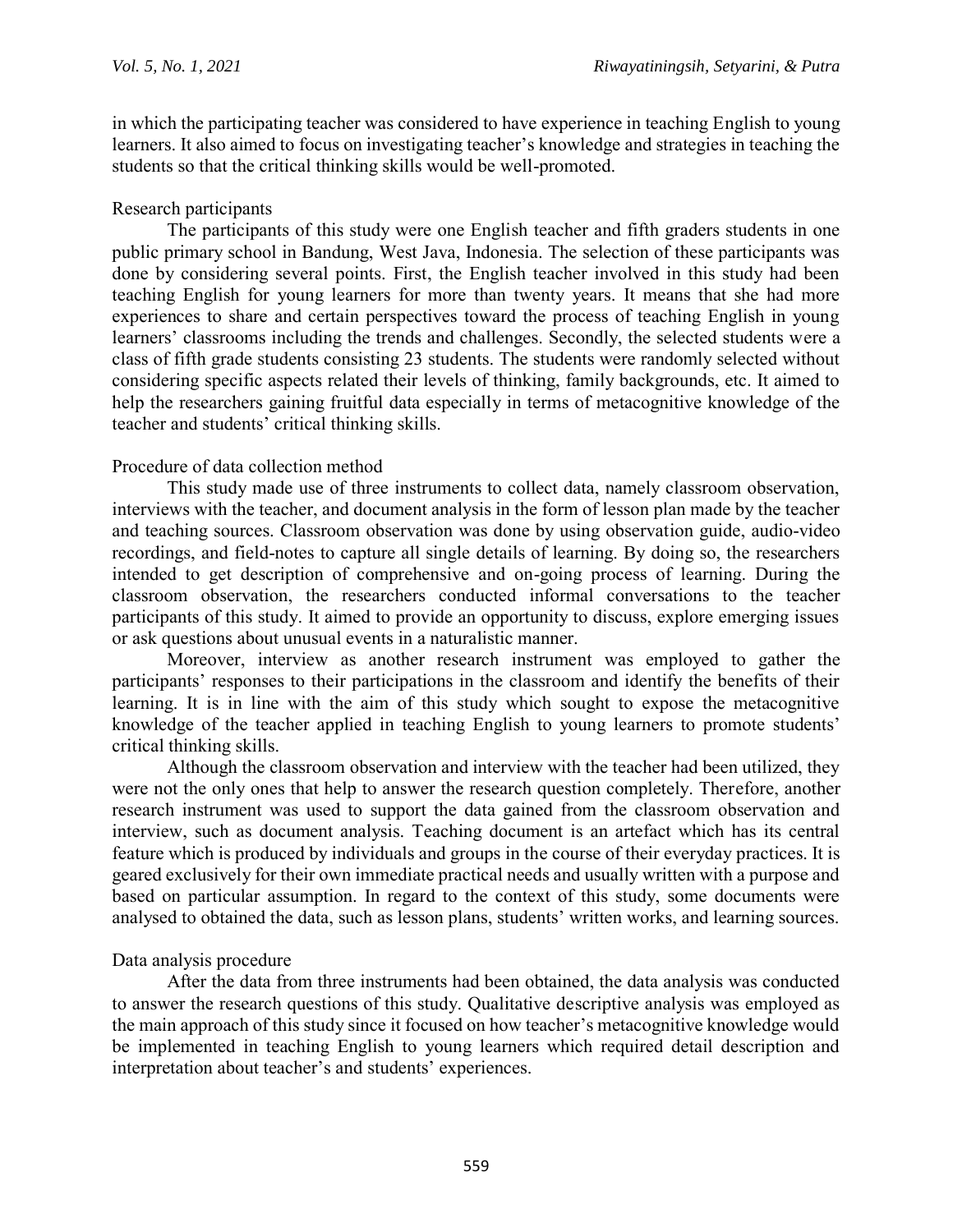The process of analysing the data were done both during and after the promoting of critical thinking skills in the classroom. Ongoing data analysis is essential to ensure that data are clean and free from incompleteness. Therefore, the data gained from the classroom observations were analysed during the process of the study while the data from the interview and documentation were done after completing the data collection procedure.

### **Finding and discussion**

Based on the data analysis results from the three research instruments, this study found that the teacher performed three types of metacognitive knowledge in teaching English to promote students' critical thinking skills, such as *person, tasks,* and *strategic* knowledge. The person knowledge was gained from the interview results showing that the teacher understood well the characteristics of the students. Such understanding was believed by the teacher to influence how she could systematically design learning activities that fit the students' needs, organize learning activities, and assess students' work. In designing the learning strategies, the teacher firstly identified students' backgrounds, levels of thinking, and learning styles. These components acted as the main determinants in designing learning strategies to promote students' critical thinking skills. The teacher mentioned that the students were coming from different backgrounds and brought different experiences to the classroom. Most of them came from middle to upper-class families whose parents worked as full-time workers and civil servants. Students tended to spend their time in school and additional courses with their friends and were exposed to their school environment. These experience and background stimulated the teacher to select learning approach which was close to the students' daily life context and could be easily understood. Therefore, the teacher selected a contextual approach to be implemented in the classroom since it eased her to promote their critical thinking skills.

The teacher also identified the students' level of thinking in order to determine the learning objectives which promoted students' critical thinking skills. The identification was done by giving the students a case example that required them to think beyond normal. From the students' comments on the case, the teacher justified that the students were only able to understand the context of what happened in the case and remembered explicit information explained. In contrast, they have not been able to critically analyse and evaluate the case given. It led the teacher to teach critical thinking skills in her classroom.

Regarding students' learning styles, the teacher considered four categories of learning styles, including *verbal, visual, musical/auditory, physical/kinaesthetic*. The teacher claimed that students who had verbal learning styles responded to learning activities that involved words. They grasped the meaning from what was read or delivered by the teacher in the classroom. They were better at completing assignments emphasizing on reading skill. Meanwhile, students who were categorized as visual learners constructed information from what they saw – usually manifested in the form of pictures and diagrams. This type of students was different from auditory learners who were happy to hear the rhythm of words and memorized facts with jingles or rap. Lastly, kinaesthetic learners builded information from movements and motoric activities, so they could not learn by sitting on their chair and listening to the teacher's talks.

The person's knowledge of the teacher was then associated to the teacher's strategic knowledge as can be seen from the results of classroom observations and supported by the teacher's opinions in the interview. Previously, the teacher had determined the contextual learning as an approach that was suitable to the students' characteristics. The selected topic was about the animals in English and their features. From the classroom observations, the teacher was observed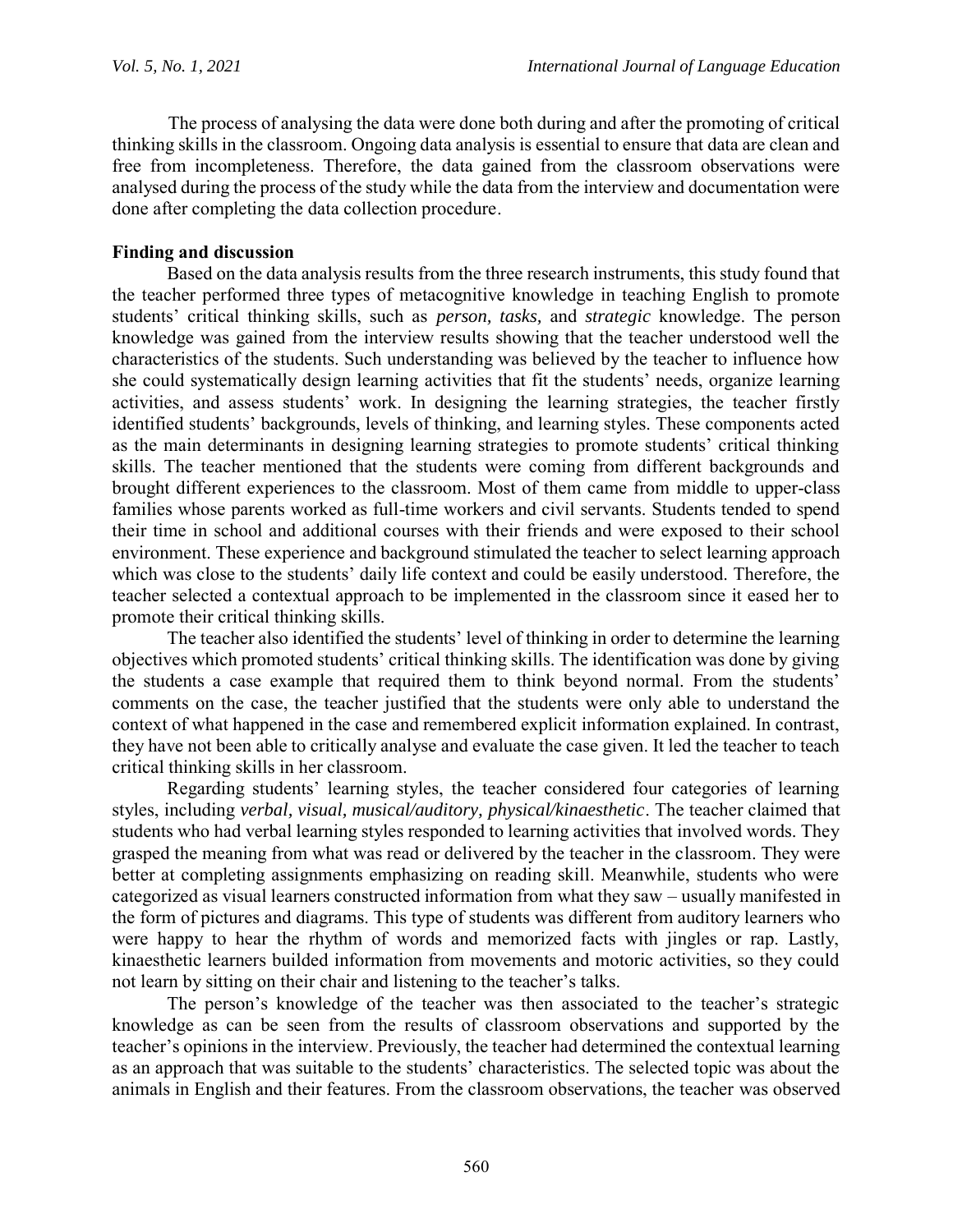using several strategies to teach the students such as brainstorming, singing English songs related to the topic, doing focused-group discussions, and using gestures to gain students' attention. The brainstorming activity was firstly done by providing the name of a place (a very lush and green forest). Then, the teacher asked the students to imagine and think about what the place was like, what animals were available there, and how they survived. Once they have ready with the answers, the students were asked to mention the objects and animals they might find in the forest. To help visualize their thoughts, the teacher drew a thinking map on the board that contains a diagram of the results of the students' answers. From the map, the students selected some animals which were familiar with them and have met in their real life.

During the interview, the teacher explained the reasons for using brainstorming as one of the strategies to promote students' critical thinking skills. According to her, through brainstorming, students' schemata could be applied by connecting their previous experiences and knowledge with new information they were going to construct. The teacher apprehended that such a strategy required students to think creatively and analytically because it fostered safe spaces where ideas and innovations could develop. The following extract shows the teacher's opinion about the benefit of using brainstorming in promoting students' critical thinking skills:

I am really sure that brainstorming can promote students' critical thinking skills because it provides opportunities for students to be creative in expressing their opinions without any fear of making mistakes. Students can connect their past experiences and prior knowledge with new information so they do not just memorize the learning materials.

(Interview with the teacher/Sept, 2019)

Moreover, the teacher was using a strategy to sing an English song related to the topic they were learning. The song contained a description of the animals in the topic including their features. Initially, the teacher sang the song, then the students were encouraged to sing together. The lyrics of the song did not explicitly refer to the name of a particular animal, but rather the students required to guess the names based on the characteristics described in the lyrics. It aimed at promoting students' critical thinking skills in which they have to analyze the meaning delivered in the song. From the interview results, the teacher acknowledged that learning by using songs was appropriate to meet the young learners' characteristics, especially for those who categorized into auditory learners. Song taught skills that apply to the students' future and produce various solutions to problems. The students could evaluate their learning outcomes and adjust their ideas. Learning delivered through songs enabled students to develop critical thinking skills since they processed the information provided and produced new solutions.

The next strategy implemented by the teacher that appealed to the students was focus-group discussion. It was believed by the teacher as a good strategy to promote students' critical thinking since it facilitated students to interact both with the teacher and their peers exchanging opinions in depth. In its implementation, the teacher divided students into some groups consisted of 5 persons. Then, she gave a worksheet contained some opinions about the characteristics of certain animals (e.g. eagles, orangutan, and other primates). Students discussed whether the statements were true based on the real-life situations. During this process, the teacher observed the group discussion and helped to direct the students when their opinions were out of the topic. From the students' written work, it was seen that the ideas delivered by the students were the results of critical thinking. It was because they listened to the opinions of their peers, analyzed and evaluated the arguments, and constructed them into new ideas. Through this strategy, the teacher underlined that she trained the students to be open-minded persons and critically evaluate any information they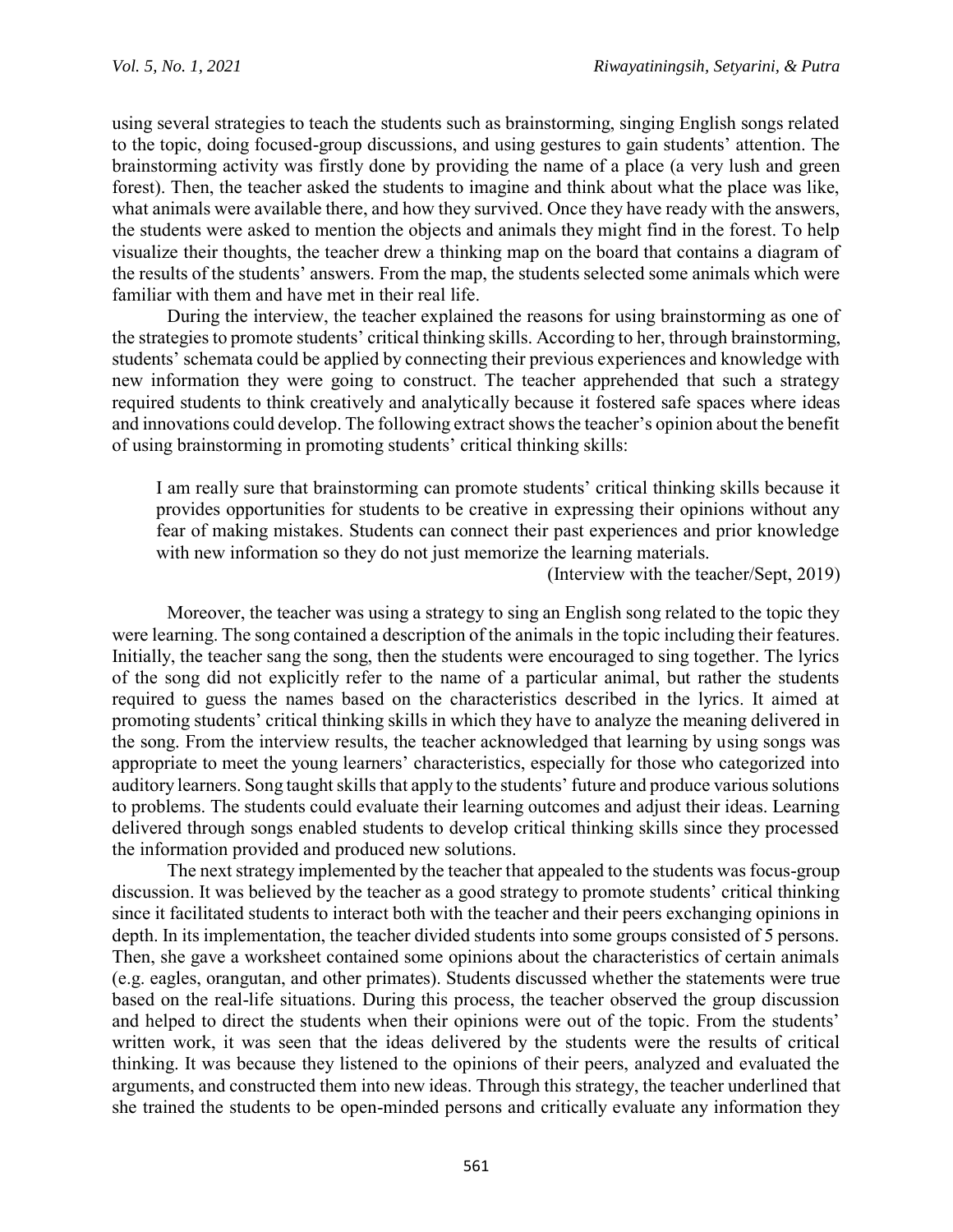received. It was one of the learning objectives to be achieved in the learning activities. Students did not only learn the linguistic features of English, but also used their language skills to encode and decode information through thinking.

Gesturing as the last strategy implemented by the teacher was done by mimicking the animal's movements. The teacher moved her body to follow the animal's behavior and students discussed the name of the animal according to its characteristics. The main purpose of this strategy was introducing verbs in English that demonstrated in motoric forms, such as flying, jumping, climbing, and running. The teacher claimed that the students would get bored if they learned vocabulary in a monotonous way. Gesturing helped students to holistically internalize the meaning of vocabulary and exposed them to the concrete form. Also, kinaesthetic learners would understand the meaning of vocabulary easily because they used all their body parts through practical movements. Once they have finished, the next activity was guessing a story about animals through wordless movements. The teacher selected some students from the kinaesthetic category to come forward and mimicked the animals to make a story. The main reason for selecting these students was due to the teacher's belief asserting that kinaesthetic learners would do better than those who were classified as visual or verbal learners. In the end, the other students had to tell what they have imagined by using their language.

The third type of teacher metacognitive knowledge found in this study is task knowledge. The data from the classroom observations showed that the teacher sorted the easiest strategies to the hardest ones. It was confirmed by the teacher in the interview claiming that sorting strategies into a set of learning sequences aimed at helping students to get a meaningful learning because the students were allowed to build confidence in handling more difficult tasks and motivates them more proficiently. The teacher also mentioned that when the students become more proficient, they desired to learn more about the subject. For example, the teacher often provided specific strategies (songs, games, roleplaying) before starting the class purposing to shape the students' mindset that learning English is not as challenging as they thought previously.

In detail, the implementation of teacher's metacognitive knowledge to promote students' critical thinking skills can be seen in the following diagram:



Figure 2 Teacher's Metacognitive Knowledge in Promoting Critical Thinking Skills

Discussion

Over the last two decades, psychologists and educators have acknowledged that metacognition offers a great power to portray the progress of the learning process. As an essential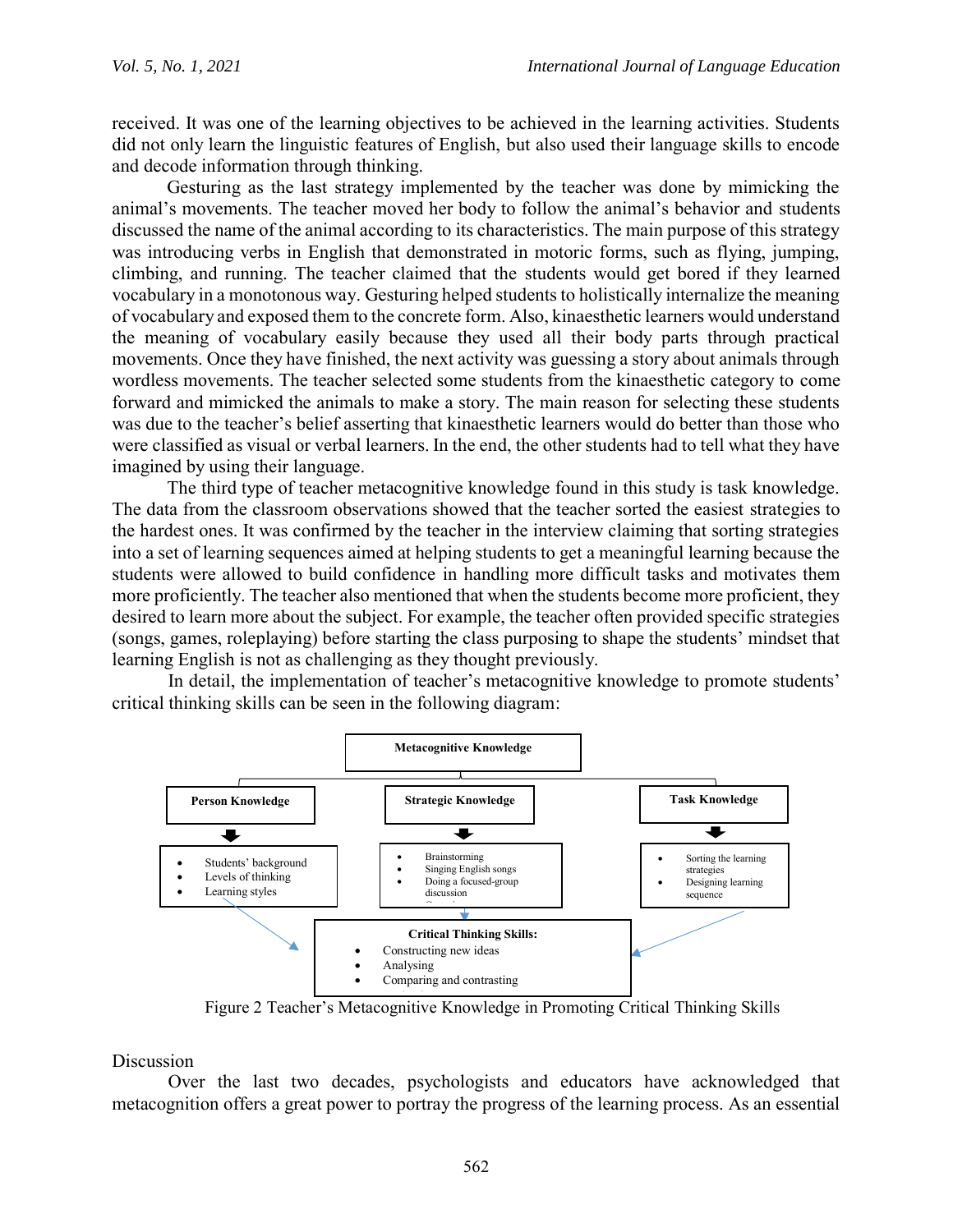aspect of human experience, metacognition plays a key role in leading individuals throughout the learning process (Oz, 2005). Metacognition is generally referred to as "thinking about thinking" aiming at helping both teacher and students to achieve the optimal learning outcomes. It also influences an individual's belief about attitudes towards learning that may affect their behaviour. Some studies have shown that metacognition directly affects language learning and can be introduced to pupils (Sen, 2009).

Regarding the scope of this study, the findings revealed that the teacher performed three types of metacognitive knowledge to promote students' critical thinking skills in learning English, namely person knowledge, task knowledge, and strategic knowledge. It includes beliefs about the factors or variables influencing the entire cognitive process (Zhang & Goh, 2006). This kind of knowledge depicts strategies that may be helpful in performing different tasks since it explains the circumstances under which these strategies could be used, the degree to which the strategies are efficient, and self-knowledge (Flavell, 1979 in Pintrich, 2002).

The person knowledge of the teacher-participant in this study can be seen from the recognition of the teacher claiming that she identified and comprehended the students' background, levels of thinking, and learning strategies. It leads her to determine the strategy in planning the learning activity, formulating learning objectives, and selecting learning methodologies to be implemented in the classroom. From the interview, the teacher mentioned that the students were categorized as young learners who had short attention span which consequently required her to provide various learning strategies. Such information led the teacher to arrange the strategy in promoting critical thinking skills. According to Georghiades (2004), the person knowledge frequently applies theories of critical thinking due to its active control of cognitive processing mechanism such as analysing, evaluating, comparing, and contrasting by connecting previous information to the knowledge. It means the teacher did not merely think about what best strategies to be implemented but she offered self-awareness on how to implement these strategies to prepare, monitor, and regulate students' critical thinking skills. The teacher also admitted that she tried to analysed, evaluate, and justified critically for the components of the lesson plan which were suitable with the learning objectives and students' characteristics. She believed that the person knowledge is not only understanding students' background but rather transform their experiences in meaningful learning activity.

In addition, the teacher strongly held the positive impact of students' schemata in learning English. Since every student brought different stores, it was a good opportunity for the teacher to ask the students to think critically. The teacher assumed that inviting students to think critically through direct instruction was not an easy job because they had no idea about the information they just received. Therefore, the teacher should gather data about the students including their background, levels of thinking, and other characteristics before introducing new concept.

The task knowledge, on the other hand, was perceived by the teacher as a recognition of the complexity degree involved in executing the task. As stated by Oz (2005), the teacher should identify what information or resources required to undertake certain tasks based on their degree of effort and difficulties in performing them. From the classroom observation, the teacher arranged different learning strategies starting from the easy to the difficult level. She sang some English songs about animals in the opening section to gain students attention and introduces new concept in a joyful way. After that, the teacher did a brainstorming activity to connect students' prior knowledge and experience to the new information. Brainstorming is believed as a strategy in which a person or a group of people participates in critical thinking activity to produce broader concepts and innovative solutions to the problems (Owo, Idode & Ikwut, 2016). The teacher asserted that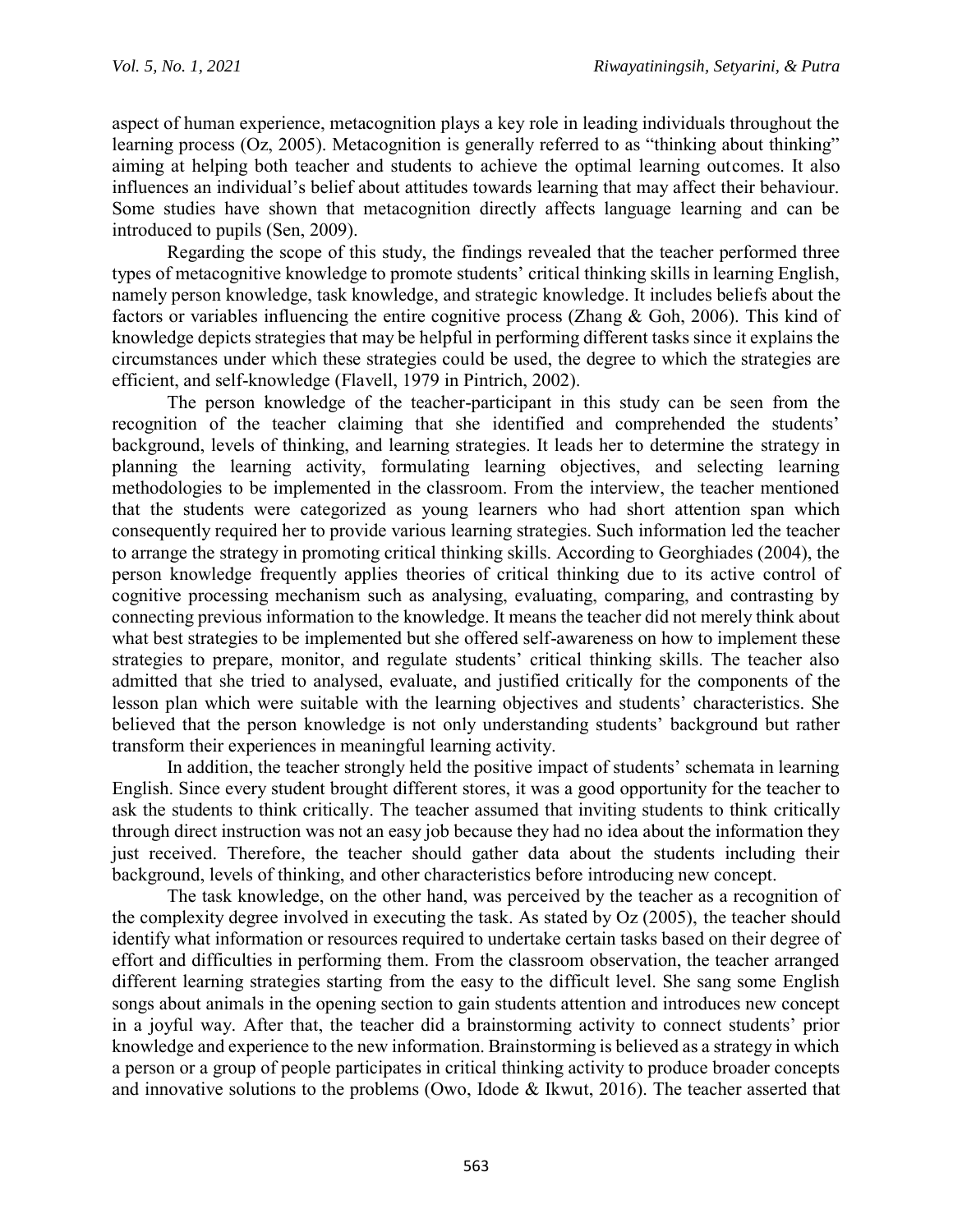during the brainstorming, the students explored their ideas without disparaging other comments. To visualize students' thoughts about the topic, the teacher drew a thinking-map on the board which eases the students regulated their ideas. It is in line with the idea of Ware (2008) who claimed that thinking-map in brainstorming helps speed up the absorption of information process, recall and retention as it exploits the brain capability to rapidly parallel process sensory information like colour, shape, size, orientation, and patterns. The students tend to use this visual graphic to link mental and emotional associations that arrange information into patterns they use (Kosslyn, Thompson & Ganis, 2006).

Lastly, the strategic knowledge refers to the teacher's awareness and application of metacognitive strategies in executing a task. It relies on the assumption that the teacher knows what strategies are appropriate to be implemented in the classroom and the benefits for their students (Ismael, 2015). The teacher for example, realizes that singing English songs about the topic may appealed to young students because she believed that songs almost always contain authentic, natural language. For the teacher, using songs in teaching English for young learners may provide vocabulary, grammar and cultural aspects. She did not necessarily introduce linguistic features in a direct and monotonous way.

On the other hand, according to Menz and Xin (2016), the involvement of metacognitive knowledge in teaching English enables students to think critically in the learning process. Through metacognitive knowledge, the teacher firstly analysed the students' needs and identified their level of thinking skills to design student-oriented learning strategies. Referring to the framework of teaching critical thinking skills in the EFL classroom proposed by Kern, Saraiva & Dos Santos Pacheco (2003), the teacher integrated her metacognitive knowledge in every learning stage. In the stimulated practice stage, the teacher stimulated the students to recall their previous knowledge and experience to respond to the text. It derives from her belief that each student brought varied experiences which were very advantageous to be associated with the learning topic, so they will absorb the information delivered. In the overt instruction stage, the teacher began with general discussion then moved to a specific one by using her task knowledge. The critical framing as the third stage, the teacher explained the relationship between the linguistic features they learned and the real-life context. The teacher applied a focus-group discussion strategy to facilitate students to exchange ideas with one another and collaborate in accomplishing the tasks. Finally, the transformed practice stage as the most complex in learning critical thinking required students to make their personalized text relevant to the topics discussed previously. By doing so, the level of students' thinking was increased from memorizing and understanding information to analyzing, evaluating, and creating new texts gradually.

## **Conclusion**

Teacher's metacognitive knowledge plays an important role in promoting the critical thinking skills of young learners in the EFL classroom. This knowledge consists of three categories, including the person knowledge, task knowledge, and strategic knowledge. The person knowledge helps the teacher in defining her students including their background, levels of thinking, and learning styles. Based on the analysis results of these three aspects, the teacher formulated learning activities that fit their needs and promote their critical thinking skills. The strategic knowledge relates to the strategies designed and implemented by the teacher in the classroom referring to the results of the analysis of the students' backgrounds and needs. To arrange which strategies should be taught first, the teacher used the task knowledge to deliver the learning materials effectively and help the students thoroughly absorbed the information. The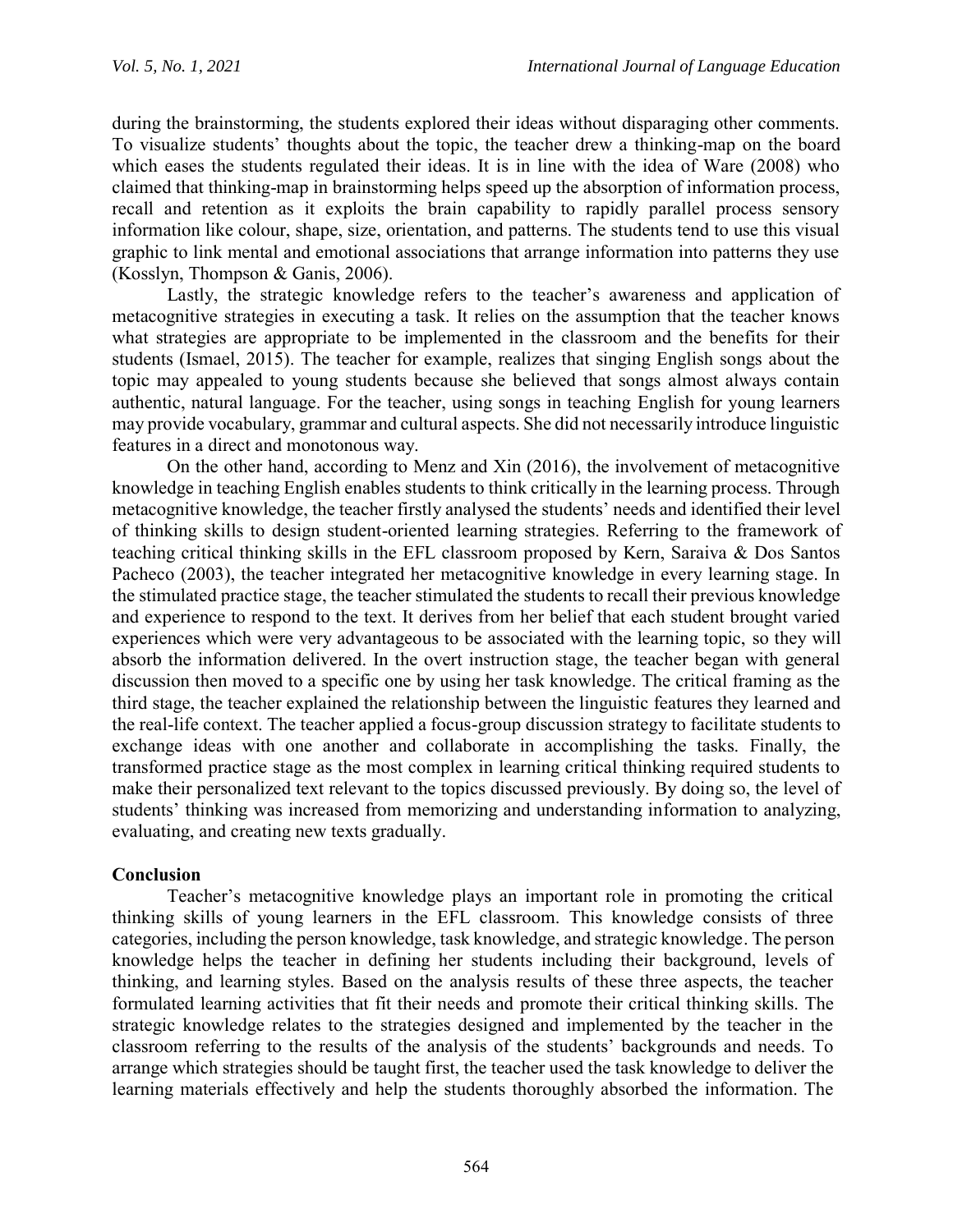findings of this study also showed that learning through several stages such as stimulated practice, overt instruction, critical framing, and transformed practice also helped the teacher integrated their metacognitive knowledge in designing learning strategies that may promote students' critical thinking skills (from remembering and understanding information to analyzing, evaluating, and creating new discourse).

### Declaration of conflicting interest

The authors state that there is no conflict of interest concerning the publication of this paper.

#### Funding acknowledgement

The authors received no specific funding for this work.

### **References**

- Abbasian, G.-R., & Shad, B. H. (2015). The relationship between metacognitive strategy use, good language learner, and Iranian EFL learner's willingness to communicate. Linguistic and Literary Broad Research and Innovation, 27-45.
- Aliakbari, M., & Faraji, E. (2011, October). Basic principles of critical pedagogy. In 2nd International Conference on Humanities, Historical and Social Sciences IPEDR (Vol. 17, pp. 78-85).
- Álvarez, Z., Calvete, M., & Sarasa, M. C. (2012). Integrating critical pedagogy theory and practice: Classroom experiences in Argentinean EFL teacher education. Journal for Educators, Teachers and Trainers, 3.
- Anderson, N. J. (2012). Metacognition: Awareness of language learning. In Psychology for language learning (pp. 169-187). Palgrave Macmillan, London.
- Bagheri, F. (2015). The relationship between critical thinking and language learning strategies of EFL learners. Journal of Language Teaching and Research, 6(5), 969-975.
- Barnett, J. E., & Francis, A. L. (2012). Using higher order thinking questions to foster critical thinking: A classroom study. Educational Psychology, 32(2), 201-211.
- Birjandi, P., & Rahimi, A. H. (2012). The effect of metacognitive strategy instruction on the listening performance of EFL students. International Journal of Linguistics, 4(2), 495-517.
- Broughton, G., Brumfit, C., Pincas, A., & Wilde, R. D. (2002). Teaching English as a foreign language. Routledge.
- Browne, M. N., & Keeley, S. M. (2007). Asking the right questions: A guide to critical thinking. Pearson Education.
- Bulut, I. (2018). The levels of classroom and pre-school teachers' metacognitive awareness . Universal Journal of Educational Research , 2697-2706.
- Çakıcı, D. (2018). Metacognitive awareness and critical thinking abilities of pre-service EFL teachers. Journal of Education and Learning, 7, 116-129.
- Cameron, L. (2003). Challenges for ELT from the expansion in teaching children. ELT journal, 57(2), 105-112.
- Copland, F., Garton, S., & Burns, A. (2014). Challenges in teaching English to young learners: Global perspectives and local realities. Tesol Quarterly, 48(4), 738-762.
- Cottrell, S. (2017). Critical thinking skills: Effective analysis, argument and reflection. Macmillan International Higher Education.
- Cresswell, J. (2013). Qualitative inquiry and research design: Choosing among five approaches. Washington DC: SAGE Publication.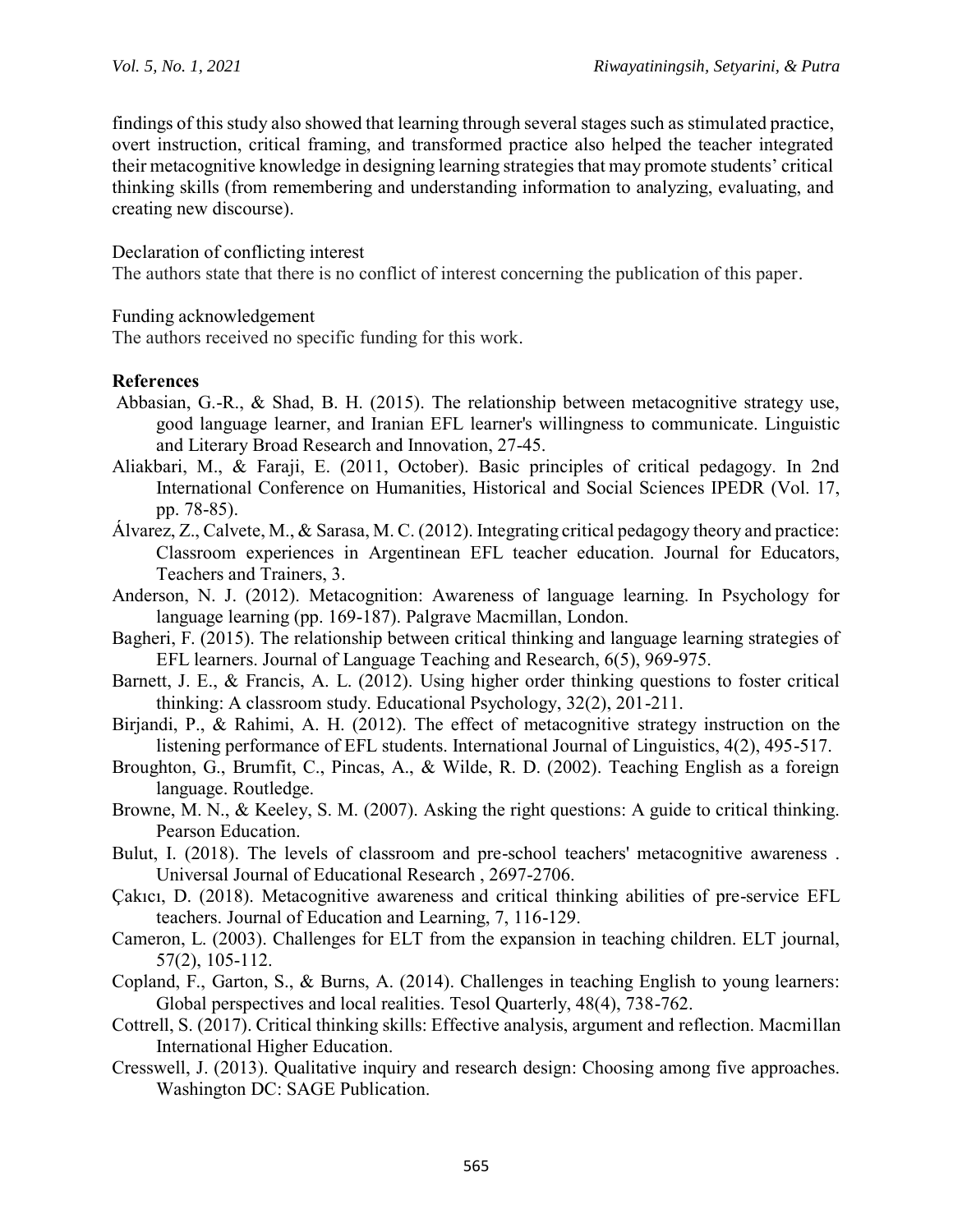- Darling-Hammond, L., & Bransford, J. (Eds.). (2007). Preparing teachers for a changing world: What teachers should learn and be able to do. John Wiley & Sons.
- Fisher, A. (2011). Critical thinking: An introduction. Cambridge University Press.
- Frey, N., Fisher, D., & Smith, D. (2019). All learning is social and emotional: Helping students develop essential skills for the classroom and beyond. Virginia: ASCD.
- Georghiades, P. (2004). From the general to the situated: Three decades of metacognition. International journal of science education, 26(3), 365-383.
- Hancock, D. R., & Algozzine, B. (2017). Doing case study research: A practical guide for beginning researchers. New York: Teachers College Press.
- Hatice, Y., & Akdag, M. (2017). The effect of metacognitive strategies on prospective teachers' metacognitive awareness and self-efficacy belief . Journal of Education and Training Studies, 30-40.
- Hsiao, T. Y., & Oxford, R. L. (2002). Comparing theories of language learning strategies: A confirmatory factor analysis. The Modern Language Journal, 86(3), 368-383.
- Ismael, H. A. (2015). The role of metacognitive knowledge in enhancing learners autonomy. International Journal of Language and Linguistics, 2(4), 95-102.
- Jaleel, S., & Premachandran, P. (2016). A study on the metacognitive awareness of secondary school students . Universal Journal of Educational Research , 165-172.
- Karea, S. (2016). Teachers' knowledge of English young learners in the Indonesian context. In Ninth International Conference on Applied Linguistics (CONAPLIN 9). Atlantis Press.
- Kern, V. M., Saraiva, L. M., & dos Santos Pacheco, R. C. (2003). Peer review in education: promoting collaboration, written expression, critical thinking, and professional responsibility. Education and Information Technologies, 8(1), 37-46.
- Kersten, K., & Rohde, A. (2013). Teaching English to young learners. Language Acquisition and Use in Multilingual Contexts, 107.
- Khaldieh, S. A. (2000). Learning strategies and writing processes of proficient vs. less-proficient1 learners of Arabic. Foreign language annals, 33(5), 522-533.
- Kim, Y., & Stormont, M. (2020). Early childhood teachers' ratings of metacognitive knowledge and behavioural support strategy use in classrooms. Early Childhood Educational Journal, 181-188.
- Koc, I., & Kuvac, M. (2016). Pre-service science teachers' metacognitive awareness . European Journal of Education Studies, 43-63.
- Kosslyn, S. M., Thompson, W. L., & Ganis, G. (2006). The case for mental imagery. Oxford University Press.
- Louca-Papaleontiou, E. (2003). The concept and development of metacognition. Teacher Development: An International Journal of Teachers' Professional Development, 7(1), 9-30.
- Mata, A., Ferreira, M. B., & Sherman, S. J. (2013). The metacognitive advantage of deliberative thinkers: A dual-process perspective on overconfidence. Journal of personality and social psychology, 105(3), 353.
- McKay, S. L. (2012). Principles of Teaching English as an International Language: Sandra Lee McKay. In Principles and practices for teaching English as an international language (pp. 36-54). Routledge.
- Menz, P., & Xin, C. (2016). Making Students' Metacognitive Knowledge Visible Through Reflective Writing in a Mathematics-for-Teachers Course. Collected Essays on Learning and Teaching, 9, 155-166.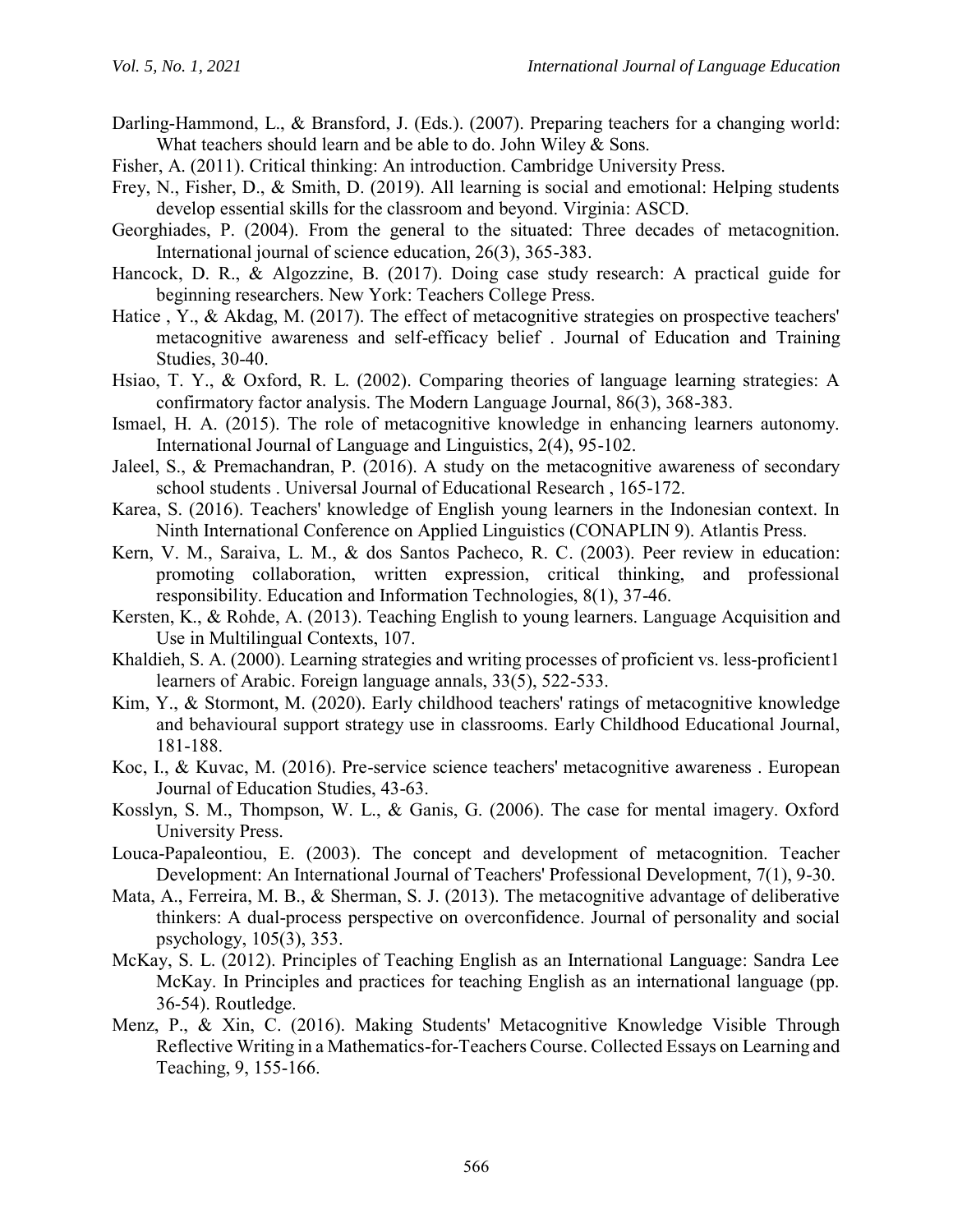- Mokhtari, K., & Reichard, C. A. (2002). Assessing students' metacognitive awareness of reading strategies. Journal of educational psychology, 94(2), 249.
- Norton, B., & Toohey, K. (2001). Changing perspectives on good language learners. TESOL quarterly, 35(2), 307-322.
- Owo, W. J., Idode, V. O., & Ikwut, E. F. (2016). Validity of Brainstorming Strategy on Students' Prior Knowledge and Academic Performance in Chemistry in Selected Secondary Schools in South-South Nigeria. American Scientific Research Journal for Engineering, Technology, and Sciences (ASRJETS), 24(1), 113-130.
- Oz, H. (2005). Metacognition in Foreign/Second Language Learning and Teaching. Hacettepe University Journal of Education, 29, 147-156.
- Pintrich, P. R. (2002). The role of metacognitive knowledge in learning, teaching, and assessing. Theory into practice, 41(4), 219-225.
- Rahimi, M., & Katal, M. (2012). Metacognitive strategies awareness and success in learning English as a foreign language: an overview. Procedia-Social and Behavioral Sciences, 31, 73-81.
- Rasekh, Z. E., & Ranjbary, R. (2003). Metacognitive strategy training for vocabulary learning. Tesl-Ej, 7(2), 1-18.
- Rezaei, S., Derakhshan, A., & Bagherkazemi, M. (2011). Critical thinking in language education. Journal of Language Teaching and Research, 2(4), 769.
- Şen, H. Ş. (2009). The relationsip between the use of metacognitive strategies and reading comprehension. Procedia-Social and Behavioral Sciences, 1(1), 2301-2305.
- Shehzad, M. W., bin Hamzah, M. H., & Rawian, R. M. (2018). The Relationship between Metacognitive Strategies and Self-Efficacy Beliefs: A Review of the Literature. Pakistan Journal of Humanities and Social Sciences, 6(2), 169-187.
- Slavin, R. E. (2011). Instruction based on cooperative learning. In Handbook of research on learning and instruction (pp. 358-374). Routledge.
- Stapleton, P. (2011). A survey of attitudes towards critical thinking among Hong Kong secondary school teachers: Implications for policy change. Thinking Skills and Creativity, 6(1), 14-23.
- Tsai, C. C. (2001). A review and discussion of epistemological commitments, metacognition, and critical thinking with suggestions on their enhancement in Internet-assisted chemistry classrooms. Journal of Chemical Education, 78(7), 970.
- Tsankov, N. (2017). Development of transversal competences in school education (a didactic interpretation). International Journal of Cognitive Research in Science, Engineering and Education, 5(2), 129.
- Veenman, M. V., Kok, R., & Blöte, A. W. (2005). The relation between intellectual and metacognitive skills in early adolescence. Instructional Science, 33(3), 193-211.
- Veenman, M. V., Van Hout-Wolters, B. H., & Afflerbach, P. (2006). Metacognition and learning: Conceptual and methodological considerations. Metacognition and learning, 1(1), 3-14.
- Yang, Y. T. C., Gamble, J. H., Hung, Y. W., & Lin, T. Y. (2014). An online adaptive learning environment for critical-thinking-infused English literacy instruction. British Journal of Educational Technology, 45(4), 723-747.
- Yen, T. S., & Halili, S. H. (2015). Effective teaching of higher order thinking (HOT) in education. The Online Journal of Distance Education and e-Learning, 3(2), 41-47.
- Yildiz, H., & Akdag, M. (2017). The Effect of Metacognitive Strategies on Prospective Teachers' Metacognitive Awareness and Self Efficacy Belief. Journal of Education and Training Studies, 5(12), 30-40.